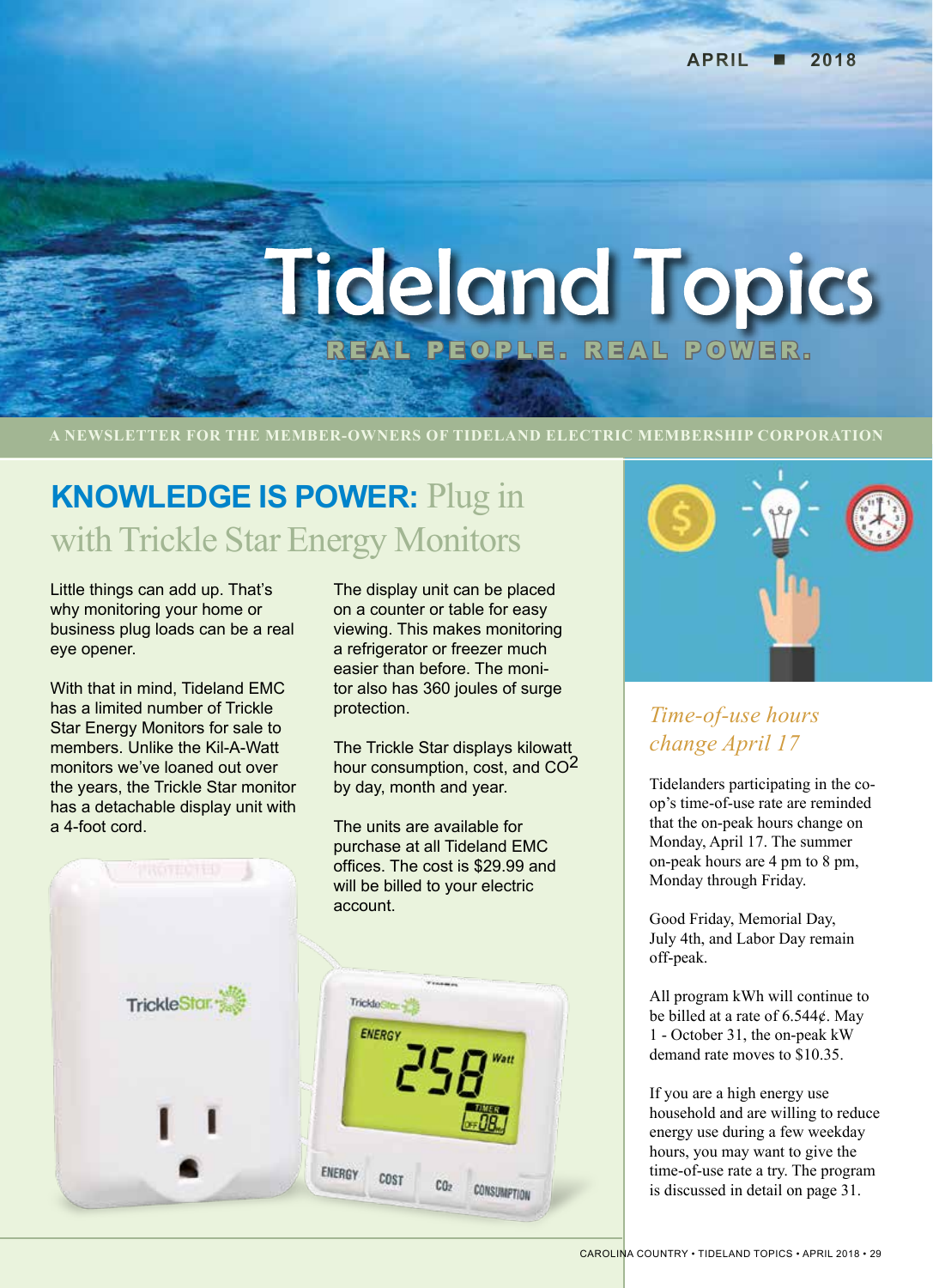

# *Message to our Member-Owners: WPCA Zeroed Out March 1*

**By Paul Spruill** General Manager & CEO

### **Right-of-Way Maintenance Update**

Our tree-trimming crews were called up north to help with outages resulting from Winter Storm Riley. Therefore, they will continue to finish work in the Spring Creek Rd and Vinegar Hill Rd areas of Aurora. That will include all side roads in the area.

Mowing crews will continue to work in Pamlico County in the areas of Straight Rd, Kershaw Rd and Janerio Rd.

Please lend your full support to our right of way maintenance activities. Trees are the No. 1 cause of outages.

In the July 2017 issue of Tideland Topics we included a detailed discussion about the wholesale power cost adjustment (WPCA). At the time, our revenue projections indicated the need to continue to bill members a WPCA charge through second quarter 2018 when we anticipated the implementation of a base rate increase.

That was before Winter 2018. Kilowatthour sales broke all previous records. Energy markets remained fairly stable, including natural gas prices, which held generating costs in check. The result was a free-falling WPCA, and by March 1, 2018, it zeroed out for all Tideland billed accounts. It is likely to remain at zero several months and a rate increase will not occur in 2018.

As we previously explained, the WPCA reverted to a charge in April 2017 to address our need to collect additional revenues to pay for costs associated with our share of coal ash cleanup in North Carolina, as well as our own infrastructure improvements, namely the construction of two new substations. While those costs have not yet been fully recovered, we were ahead of schedule in current year revenue collections and were able to take our foot off the gas for now.

While those expenses reflect a mix of both short- and long-term liabilities, we believe it is in the best interest of co-op members to get the coal ash clean up costs behind us sooner rather than later. Therefore, we plan to pay down larger portions of the coal ash expense in 2019 and 2020. That means either revisiting the WPCA in late 2018 or early 2019, implementing a base rate increase in 2019 or a combination of the two. Once 2020 is in the rear view mirror, we should have greater rate certainty going forward.

Our optimism is also aided by new housing starts in Tideland territory. We have now almost fully recovered the number of services lost following 2011's Hurricane Irene.

Demand side management via new load control programs also offers opportunities to reduce operating expenses. Member participation will be key to our success as we roll out new peak shaving programs to targeted areas. Based on the success of similar programs in the 1990s I feel confident Tidelanders will rise to the challenge.



To enroll call Tideland EMC at 800.637.1079. Account must have zero balance to activate.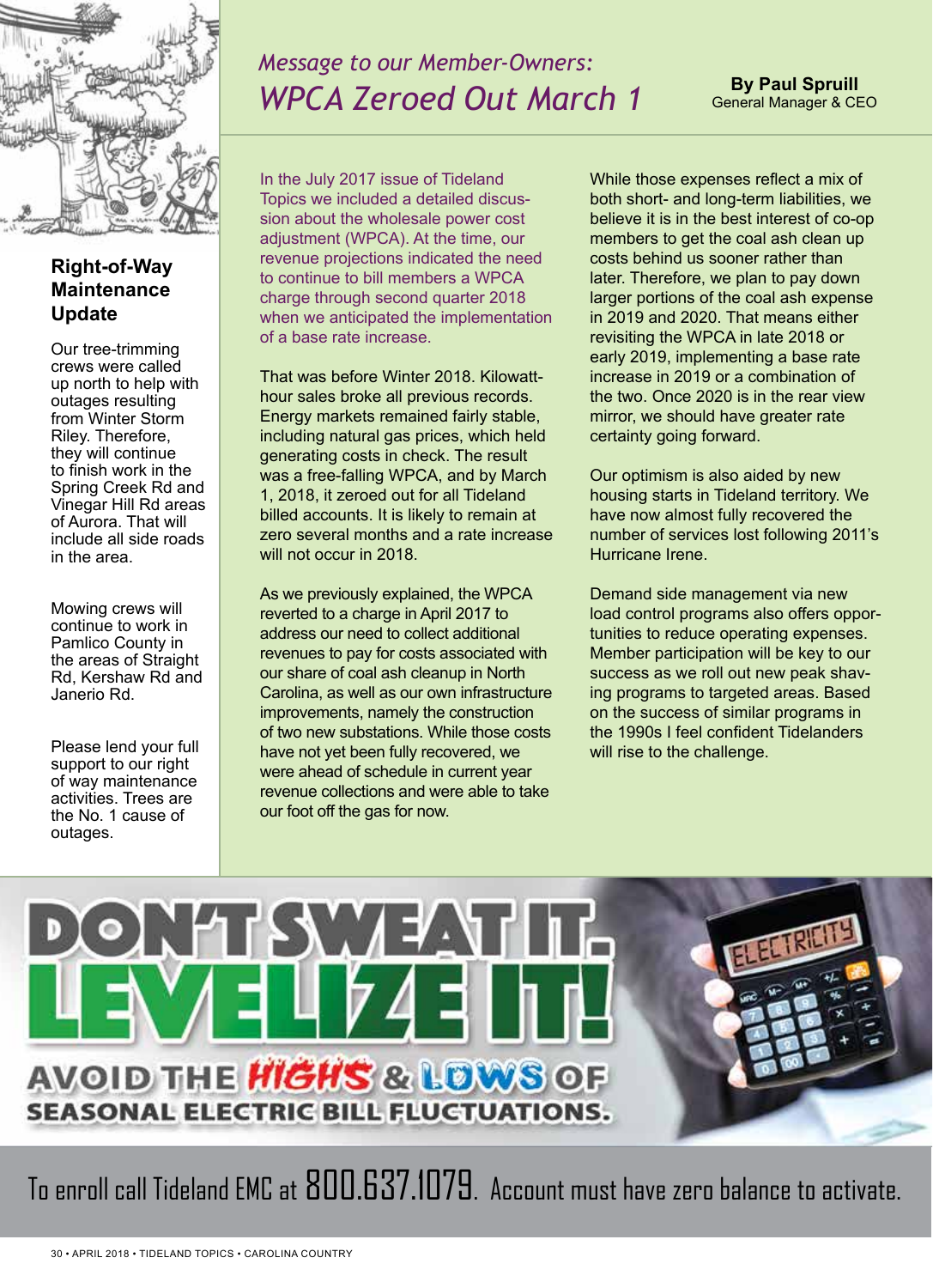### RESIDENTIAL RATE ALTERNATIVE: **Limiting your on-peak energy use could result in savings**

#### WHAT IS TIME-OF-USE?

If you have ever delayed making a phone call until rates were lower, then you've already benefited from a form of time-of-use savings.

Tideland EMC, like you, purchases electricity from a power company. Generally, it is quite inexpensive to generate and buy electricity. However, when electricity is in great demand, older, less-efficient power plants are used to meet the additional load. At these time, called "peak periods," electricity is very expensive to generate and the costs are passed on to Tideland EMC and our members. When we avoid these "traffic jams" by shifting the use of electric appliances to offpeak hours, we have the potential to save money.

The time-of-use rate structure is similar to the way Tideland EMC is charged for power. All of your kilowatt hours will be very inexpensive, only

6.544 $\phi$  per kwh. That's significantly lower than our standard residential rates of 10.58¢ in winter and 11.495¢ in summer.

However, by replacing your existing meter with a time-of-use meter, Tideland will be able to monitor your demand during on-peak hours and it will be recorded as kW demand. For example, 10-100-watt light bulbs, when lit at the same time, generate 1 kW of demand. The more electrical appliances you use simultaneously onpeak, the greater your demand charge will be. However, demand is not cumulative. Your demand reading today is not added to your demand reading tomorrow. It is simply the highest peak you reach during a single 15-minute on-peak period. Your monthly kW demand is then multiplied by \$9.40 in winter and \$10.35 in summer. On meter reading day, your demand will be reset to zero.



### WHEN ARE THE PEAK HOURS?

In winter the on-peak hours are 6 am to 9 am, Monday through Friday. During summer the hours are 4 pm to 8 pm. Weekends and major holiday are entirely off-peak.

### HOW MUCH CAN I SAVE?

We find that time-of-use members typically save the equivalent of 1 to 2 electric bills a year. The amount you save will largely be determined by the commitment you make to maintaining an off-peak lifestyle. For example, you can put timers on some appliances like water heaters, pool pumps, or hot tubs so they never operate on-peak. Simply

*Continues on page 32*